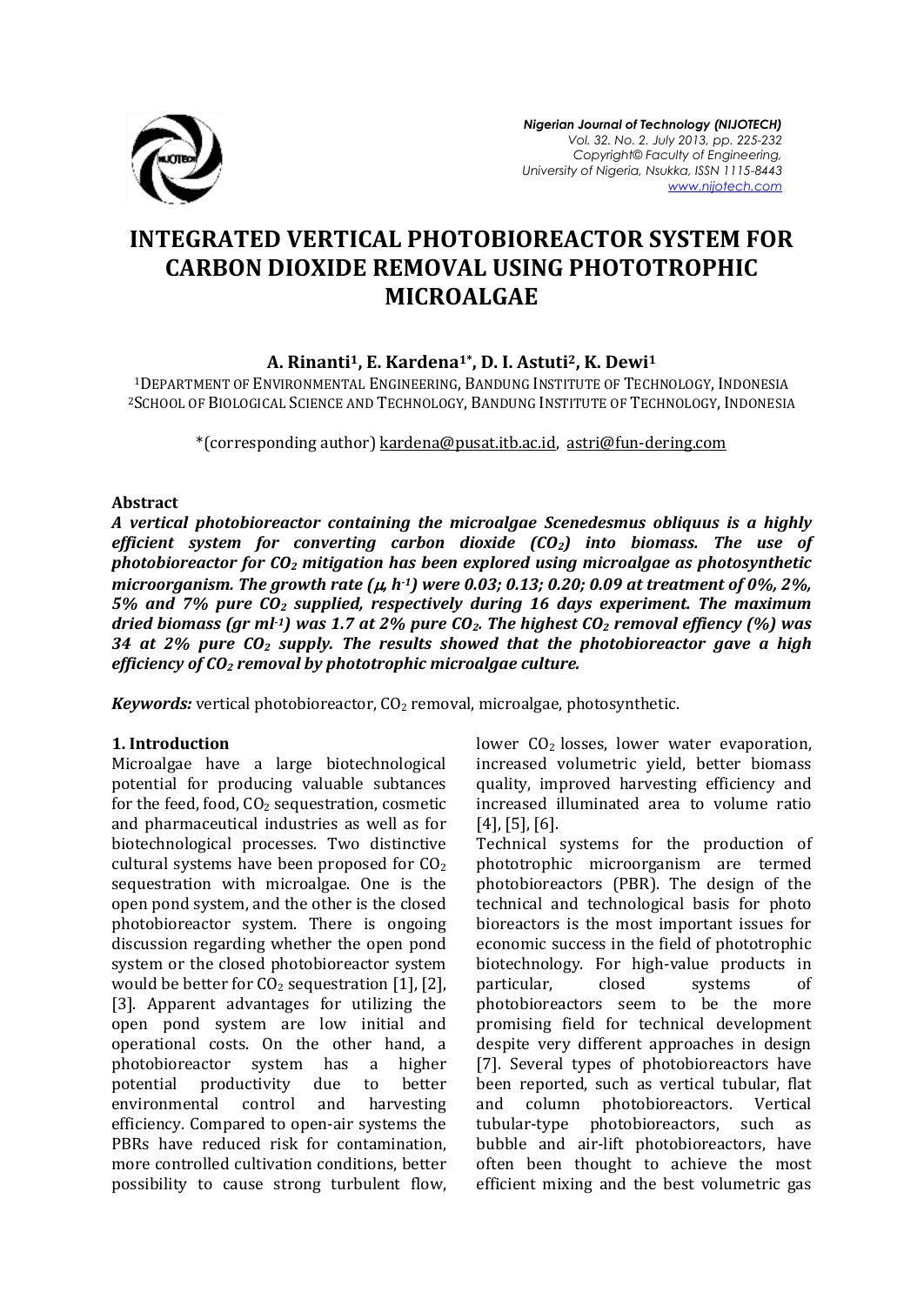### transfer [8].

The  $CO<sub>2</sub>$  transfer efficiency is one of the most important parameters for enhancing the  $CO<sub>2</sub>$ biofixation rate and algal productivity in a photobioreactor culture system [9]. The carbon dioxide mass transfer capacity of a photobioreactor is determined by the liquidphase mass transfer coefficient and the specific area available for mass transfer [10]. For the purpose of mass transfer, the most frequently used approach is bubbling  $CO<sub>2</sub>$ enriched air into the bottom of the photobioreactor with diffusers [8]. However, the associated drawbacks are a loss of  $CO<sub>2</sub>$  to the atmosphere and poor mass transfer rates because of the relatively low inter-facial specific surface area and the low residence times of the gas in the culture [3].

Photosynthesis is the basic process of microalgae-based carbon capture. To study such process a photobioreactor is designed. Photobioreactor is a device that can be used to provide optimum conditions for microalgae to facilitate the process of photosynthesis. In a photobioreactor light, temperature, pH,  $CO<sub>2</sub>$  and nutrients can be adjusted [11].

*Scenedesmus obliquus* ability to absorb  $CO<sub>2</sub>$ indicate that it was able to utilize  $CO<sub>2</sub>$  as an inorganic carbon source for growth [1], [3], [8]. In this study, the growth of phototrophic *Scenedesmus obliquus* as a group of microorganisms that use  $CO<sub>2</sub>$  as a source of energy shown by cell density, dry weight of microalgae biomass and chlorophyll content increasing at exponential phase. Carbon dioxide is the only carbon source for photosynthetic microalgae cultivation. When microalgae absorb  $CO<sub>2</sub>$ , they not only fix  $CO<sub>2</sub>$ but also grow in numbers yielding products such as carotenoids, pigments, proteins, and vitamins that are utilized to make nutraceuticals, pharmaceuticals, animal feed additives and cosmetics [9].

The objectives of this study were : (1) to develop vertical tubular photobioreactor; (2) to study the reflect operating condition and performance of photosynthetic *Scenedesmus obliquus*; and (3) to characterize the growth and CO<sup>2</sup> removal by *Scenedesmus obliquus* at different CO<sub>2</sub> levels.

### **2. Material and Methods**

# *2.1 Strain Microalgae and Artificial Growth*

### *Medium*

A Natural phototropic microalga which is *Scenedesmus obliquus* was isolated from Bojongsoang wastewater treatment plant, Bandung, Indonesia. Batch growth experiments were carried out in vertical photobioreactor as closed system were containing of 8 L Provasoli Haematococcus Medium (PHM) injected with various concentration of pure  $CO<sub>2</sub>$  gas (0%, 2%, 5%, 7%). Environmental conditions adopted were; 26°C temperature with light intensity of 2500 lux obtained from fluorescent lamp,  $8 L$  min<sup>-1</sup> of  $CO<sub>2</sub>$  flow rate, and 2% of pure gas CO<sub>2</sub> concentration.

# *2.2 Vertical Photobioreactor System*

Vertical bubble column photobioreactor is a vertical column either cylindrical or rectangular filled with growth medium and air was bubbled through a sparged system installed at the bottom. These systems have the highest gas hold up rates which means they have the best mass transfer compared to other systems  $[12]$ ,  $[13]$ ,  $[14]$ .  $CO<sub>2</sub>$  was injected from the bottom of the column to allow gas mixing with the medium. This is a low cost solution to obtain a high productivity. Sparger attached at the bottom of the reactor to convert the gas into small bubbles [15]. The photobiore- actor with few modifications can be effective for commercial algal biomass multiplication, as well as having implied economic aspects [16]. Another advantage of vertical bubble column photobioreactor that it can be used on a large scale for the culturing of microalgae [17].

In this study, a vertical bubble photobioreactor, with the pore size diameter of sparger 160 μm, was specifically designed to explore the possibility of coupling  $CO<sub>2</sub>$ biofixation with microalgal growth. Pure  $CO<sub>2</sub>$ was used as feed gas to study the  $CO<sub>2</sub>$  removal and growth rate by *Scenedesmus obliquus* in a photobioreactor.

Photobioreactor was made of transparent material, in order to receive adequate lighting to achieve a high-density culture of microalgae. Thus, the efficiency of photosynthesis in an artificial environment is much higher than the natural environment. A schematic diagram of the vertical photobioreactor system is shown in Figure 1. The vertical photobioreactor was made of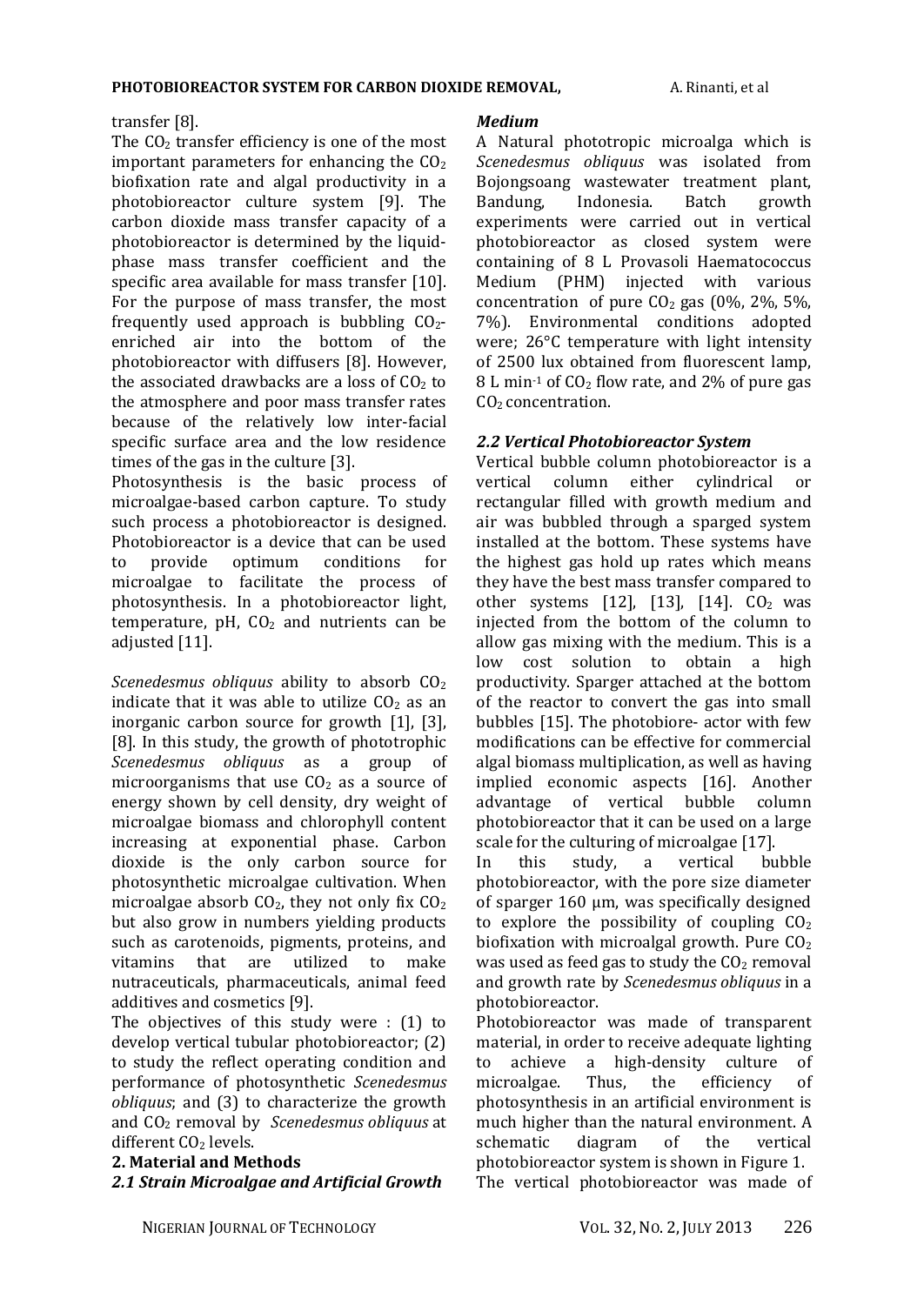glass with a capacity of 10 L containing 8 L of constructed consortium culture (A). To achieve the objectives of this study, the photobioreactor was equipped with a source of gas from  $CO<sub>2</sub>$  gas cylinder (B) and aerator (C), biomass sampling port, gas outlet, and a port for the pH controller (G). Provisions were also made for the gas flowrate meter (D),  $CO_2$ output sampling (E), silica gel tube (I), manometer (J), the photobioreactorbase is equipped with a drain hole for the gas input and expenditure biomass (F), fluorescent lamp as the source artificial light (K) and pump (M). An outlet was provided in order to collect the samples for pH, biomass sample and  $CO<sub>2</sub>$  concentration measurements. A tubing intercept was provided between the flowrate meter and the inlet for inlet gas measurements, whereas the outlet gas was measured directly near the outlet provided for collecting the sample. The vertical photobioreactor was run in a continuous light mode day and night, with a constant supply of 0%, 2%, 5%, 7% pure  $CO<sub>2</sub>$  gas, respectivelly. Photobioreactor and all the accessories are assembled in such a way in a box iron frame covered by the board on all four sides, and fitted wheels to be easily moved.

The inflow pure  $CO<sub>2</sub>$  gas was injected into the culture with various concentration 0%, 2%, 5% and 7%, respectively. Three probes for dissolved  $CO<sub>2</sub>$ , dissolved oxygen (DO) and pH were installed at the top of the photobioreactor. The dissolved carbon dioxide, pH and DO of the algal culture were monitored online and recorded every minute by the controlling system. The choice of 10 L as photobioreactor volume was based on the following reasons, i.e : 1) meet the needs of each sampling volume during the study period and 2) pay attention to the cost of making an artificial medium.

Photobioreactor hydrodynamics aspects include: the dimensions of the tube are a total height of tube 80 cm, diameter 15 cm, height of liquid (growth medium) 65 cm; hose with a diameter of 15 mm for the flow of  $CO<sub>2</sub>$  and  $CO<sub>2</sub>$  gas cylinder from the aerator,  $CO<sub>2</sub>$  input into the holes located at the base of the reactor; sparger placed at the bottom of a vertical tube, precisely on the surface of the vent gas input (D), has an outside diameter of 25 mm, 21 mm in diameter and 100-160 μm pore diameter. Since the bubble have a small size, it become light and have a large surface. So, the bubble is easily broken to be well distributed along the reactor, from bottom to surface, instead of retained in the bottom of the reactor. The gas flow rate  $8$  L.min $-1$  was maintained at this level in order to keep the culture suspended in the medium. Position 4 TL lamps were uniformly positioned outside the photobioreactor so that they can be adjusted to obtain a light intensity of 2500 lux. The reactor is equipped with a coil on the outside of the tube to facilitate research on the impact of certain temperature stable during the study period.



*Figure 1: Overview of vertical photobioreactor (not to scale).*

#### *2.3 Measurement of light intensity*

A light sensor (TES1332A, Taiwan) was used to measure the light intensity on the surface of the bioreactor. The average light intensity was calculated by taking the weighted average of 60 measurements, which are located at the three horizontal planes uniformly located along the vertical axis of the reactor, and 20 evenly distributed measuring points along the radial axis for each horizontal plane height of the reactor [9].

#### *2.4 Measurement of biomass concentration*

The biomass concentration  $(g.L^{-1})$  was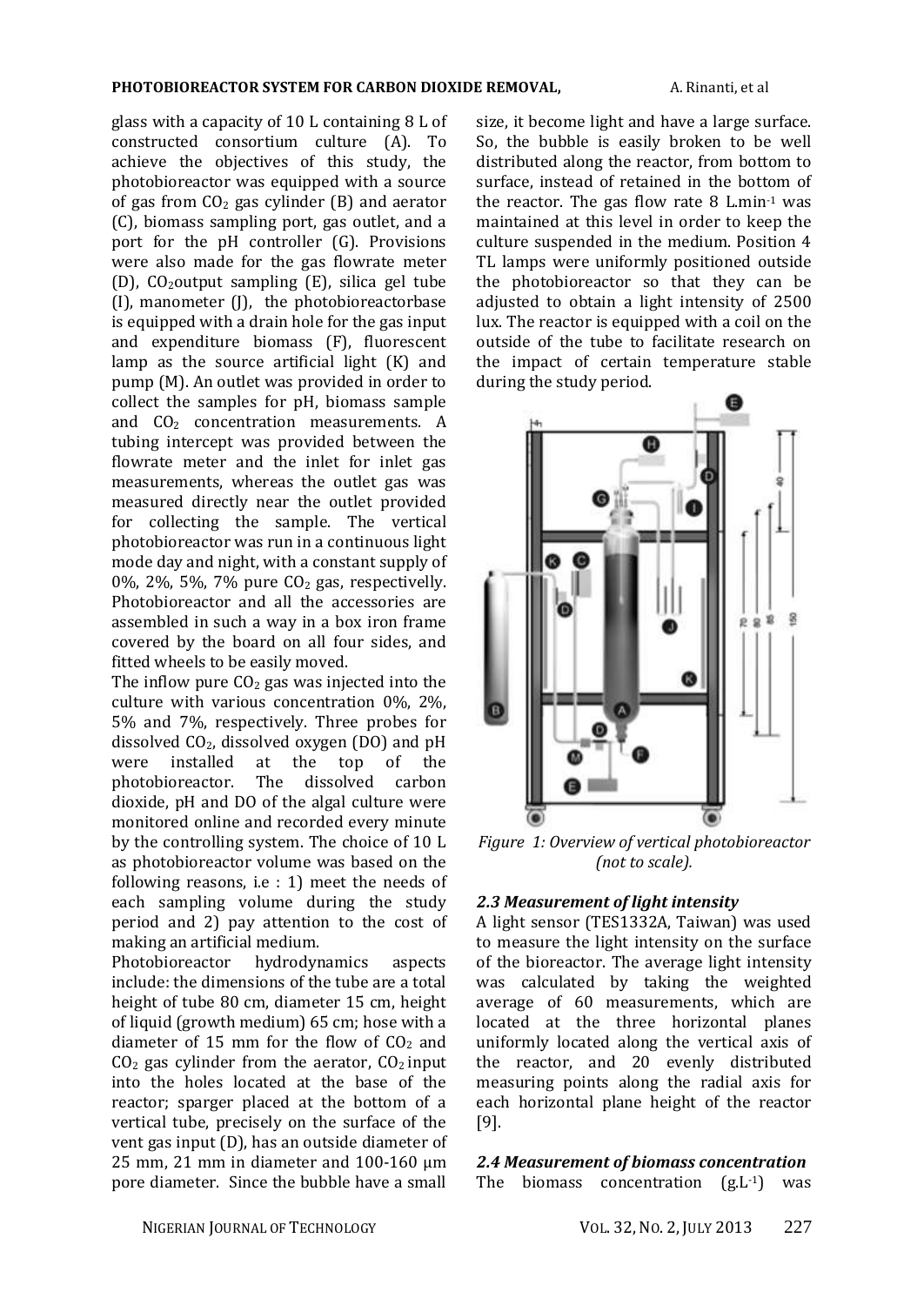measured by analyzing the optical density of the cell suspension at an absorbance wavelength of 665 nm using a spectrophotometer (thermo scientific type spectronic + 20, Germany). A calibrated straight line was obtained previously by plotting the A665 dry cell weight (g.L-1).

### *2.5 Measurement of dry mass (suspended solids)*

The dry mass of all the microalgae species was determined on triplicate culture samples. Suspended solids tests were conducted on microalgae culture, which was diluted to approximately 8 different optical density values. Equal volumes of the microalgae samples were filtered through a 47 mm Whatman® (Maidstone, England) GF/C glassmicro fiber filter, which were previously ashed in an oven at 550°C for one hour and weighed for their initial weight. A suction pump was used to filter the samples and after filtration the filters were dried in a WTB Binder Laboratory oven made in Germany at 105-110°C for approximately 24 hours. The filter was taken and cooled to room temperature in a desiccator and was weighed to get the final weight [4]. The difference in the weights of the filter, after filtration and before filtration, divided by the sample volume filtered gave the dry mass. A plot of the optical density at 665 nm and dry mass in mg/l was developed.

# *2.6 Measurement of growth rate of the microalgae*

A regression equation of the cell density and dry weight per liter of culture was obtained by a spectrophotometric method. Specific growth rate  $(\mu)$  of microalgae is calculated by the following formula :

$$
\mu = \frac{N_t - N_0}{t - t_0} \times \frac{1}{N_t} \tag{1}
$$

Where,  $\mu$  = specific growth rate (cell biomass /ml/unit time);  $N_n$  = Initial cell culture density at time t<sub>0</sub> (cell/ml);  $N_t$  = Culture density at time t (cell/ml); t-t<sub>0</sub> =time interval (day). Cell density (N) is obtained from calibration curve OD 665 vs X with a spectrophotometer.

# *2.7 Analysis of CO<sup>2</sup> and O<sup>2</sup> concentration*

The  $CO<sub>2</sub>$  and  $O<sub>2</sub>$  concentration in the influent

gas and effluent gas were measured 5 times per day by Portable Combination Gas Detector RIKEN Model RX-515.Measurements were performed to determine changes in the concentration of  $CO<sub>2</sub>$  in the gas holder with time, whereas the concentration of  $CO<sub>2</sub>$ dissolved in the culture medium was measured once a day using the Portable Carbon Dioxide Analyzer Oxyguard to know the solubility of  $CO<sub>2</sub>$  in the culture medium. From this measurement, the capability (efficacy) of the photobioreactor microalgae cultivation system as a  $CO<sub>2</sub>$ capture storage agent can be determinated.

# *2.8 CO<sup>2</sup> removal efficiency*

The  $CO<sub>2</sub>$  biofixation rate and the  $CO<sub>2</sub>$ removal efficiency were calculated by the following equations:

$$
CO2 biofixation rate
$$
  
=  $\frac{X_{max} - X_o}{t} \times \frac{C}{12} \times 44$  (2)  

$$
CO2 removal efficiency
$$
  
=  $\frac{Y_{in} - Y_{out}}{Y_{in}} \times 100\%$  (3)

where,  $X_{max}$  and  $X_0$  are the maximum cell concentration and the initial inoculated cell concentration (mg/L); *t* is the time required to reach the maximum cell concentration (d); *C* is the carbon content of dried biomass analyzed by the elemental analyzer; 44 is the molecular weight of CO2, and *Yin* and *Yout* are the CO<sub>2</sub> molar fractions in the inlet and outlet gas phases, respectively.

### **3. Result and discussion** *3.1 Cell density*

Figure 2 shows that cell densities in all the cultures increased up to day 8 for all pure CO2 concentration input. On supply  $0\%$  CO<sub>2</sub>, cell density decreased in 1-2 day culture period, but the next day the cell density increased although this increment was not as high as the culture with 2%, 5% and 7%  $CO<sub>2</sub>$ , respectively. Treatment with  $5\%$   $CO<sub>2</sub>$ produced a higher cell density compared to treatment with  $0\%$ ,  $2\%$  and  $7\%$  CO<sub>2</sub>. Each of the known photobioreactor types has some advantages as well as disadvantages. However, regardless of reactor design chosen, the same technical requirements must be met in order to achieve maximimum growth of microalgae.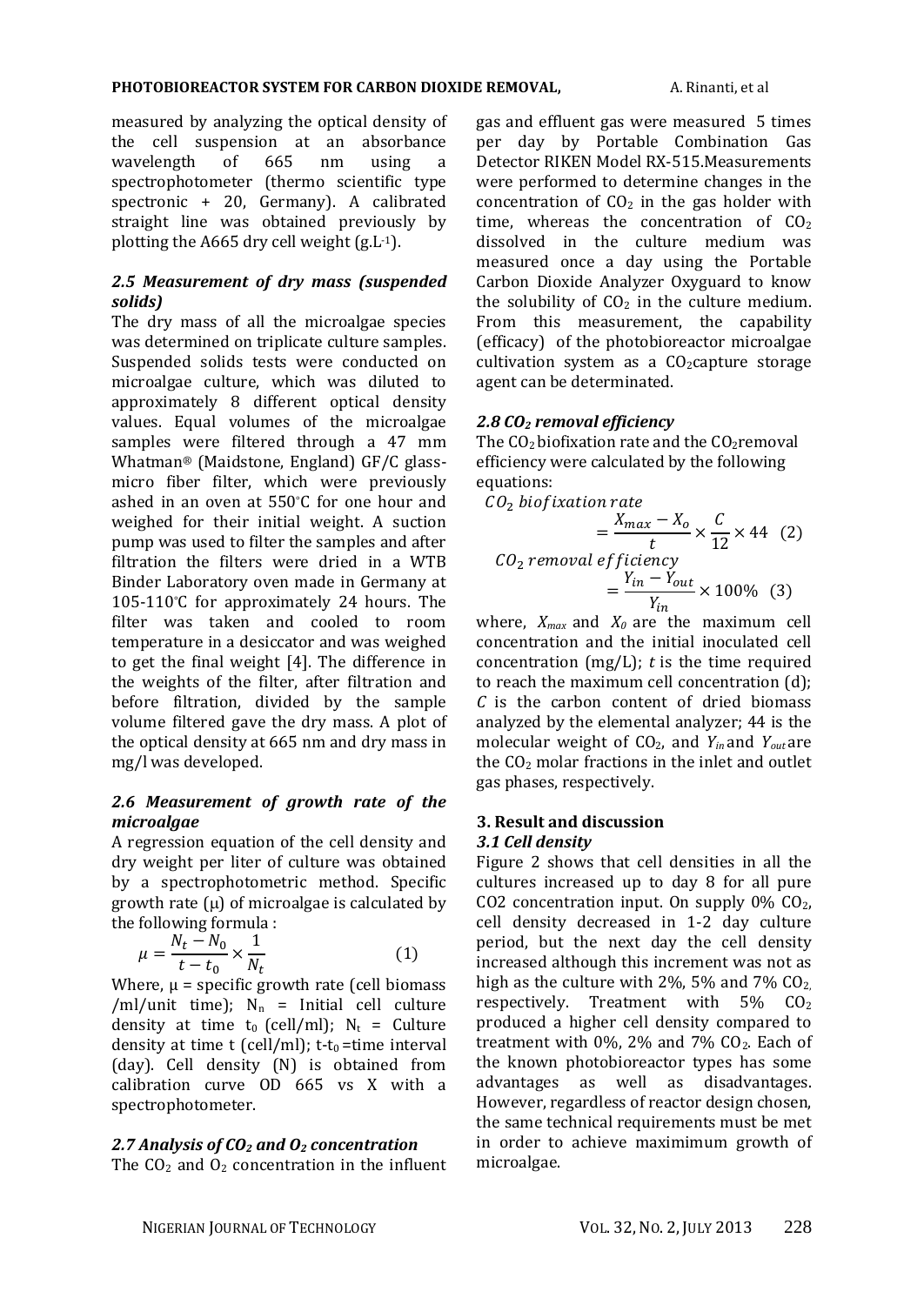According to Kunjapur and Elridge [7], the ultimate goal of PBR design is to maximize the specific growth rate  $(\mu)$  defined as "an increase in the mass of cells in culture per unit time per unit mass of cells." Specific growth rate ( $\mu$ , h<sup>-1</sup>) of *Scenedesmus obliquus* in the exponential phase ranging from the fastest to the slowest for  $2\%$  pure  $CO<sub>2</sub>$  supply, 5% CO2 and 7% CO<sup>2</sup> and 0% were 0.2791; 0, 2651; 0.1162 and 0.1038 respectively.

### *3.2 Dry biomass*

Apart from observing the cell density, the growth response of S*cenedesmus obliquus* can be measured by weighing the dry biomass produced. Treatment with  $0\%$  CO<sub>2</sub> treatment did not produce any significant increase in biomass dry weight throughout the study period in all the cultures. There were fluctuations in the dry weight of *Scenedesmus obliquus* cultures. However, a decrease in the dry weight biomass was observed around day 8 or 9.

Treatment with  $5\%$  CO<sub>2</sub> input provides the highest dry biomass compared with treatment 2% and 7% (Figure 3). Maximum dry biomass average (gr/100 mL) at treatment supply 0%, 2%, 5%, 7% pure  $CO<sub>2</sub>$ were at 0.22; 1.69; 1.23 and 0.82 respectively. As photosynthetic organisms, microalgae are well adapted to capture ambient CO<sub>2</sub>. Growing algae that capture ambient  $CO<sub>2</sub>$  will remove carbon dioxide and sequester it in the form of biomass [18].

# *3.3 Carbon dioxide removal efficiency*

The amount of  $CO<sub>2</sub>$  absorbed (concentration in %) by microalgae obtained from the difference between the pure  $CO<sub>2</sub>$  injected into the photobioreactor with a  $CO<sub>2</sub>$  output out of the photobioreactor, taking into account the  $CO<sub>2</sub>$  dissolved in solution or culture growth medium. In this study, the  $CO<sub>2</sub>$  dissolved in the medium is very small and relatively constant through out the study period. *Scenedesmus obliquus* can absorb 2% to 7% pure CO<sub>2</sub>.

All cultures showed efficiencies above 10% for treatments with  $2\%$ , 5%, 7%  $CO<sub>2</sub>$  (Figure 4). Although microalgae are considered to be relatively efficient for capturing solar energy for the production of organic compounds via photosynthetic process, the photosynthetic efficiency of microalgae for the conversion of solar energy is typically below 20% [19], [20]. On the other hand, increasing the density of cultures decreases photon availability to individual cells, which reduces specific growth rate of cells. Therefore, the poor penetration of light could be the most significant limiting factor in microalgal cultivation. Chiu *et al*. [21] observed that the maximum efficiency of  $CO<sub>2</sub>$  removal was 63% (with  $10\%$  CO<sub>2</sub> in the aeration gas).



*Figure 2 : Cell density of Scenedesmus obliquus (10<sup>6</sup> cell.ml-<sup>1</sup>) in each treatment of pure CO<sup>2</sup> supplies, room temperature (26*  $\pm 1$ *<sup><i>o*</sup>C), pH 7.14  $\pm$  0.31, flow rate of CO<sub>2</sub> 8 L.m<sup>-1</sup>, *light intensity 2500 lux, photoperiodism light/dark (24 hours/0 hours)*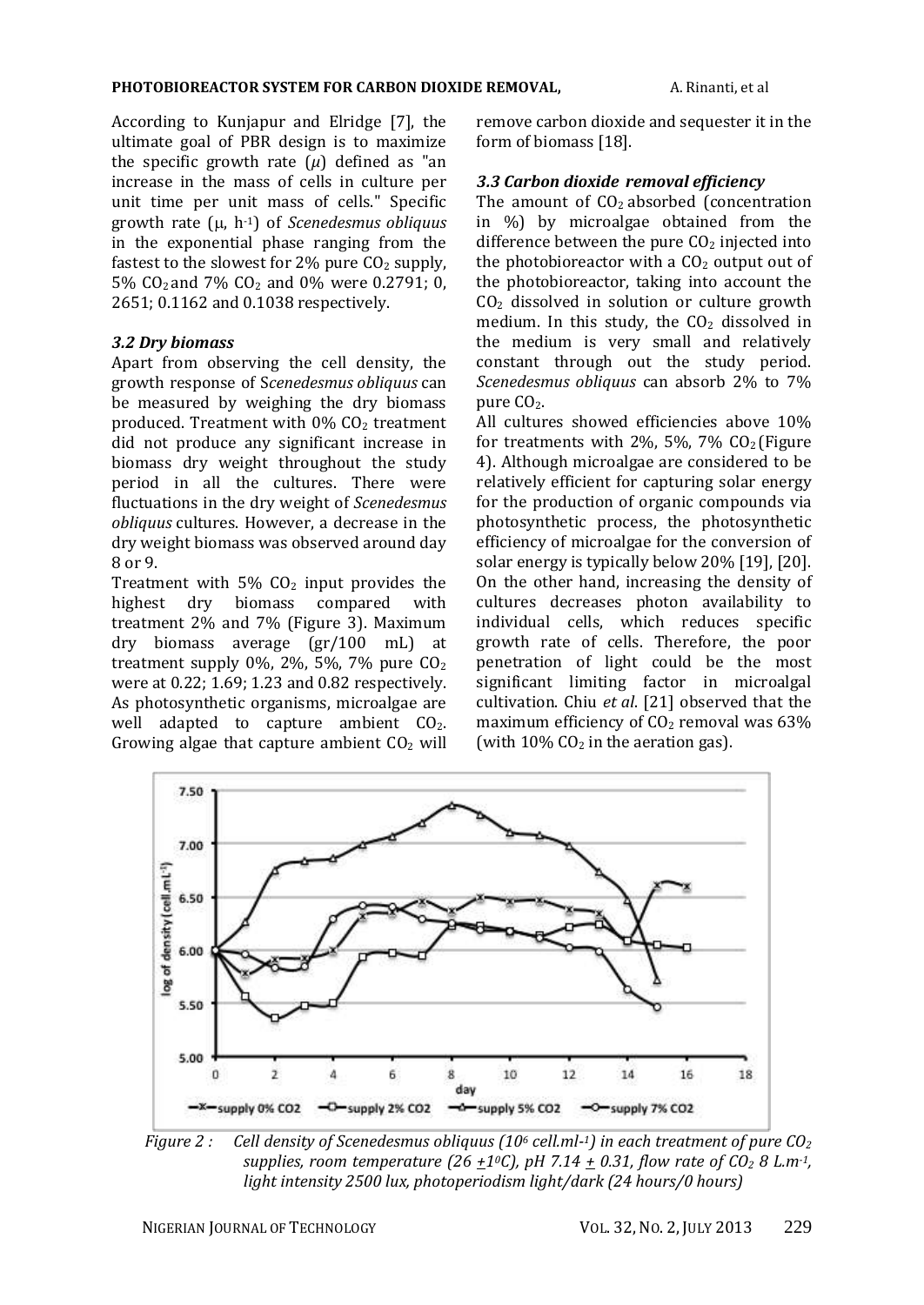#### *3.4 Carbon dioxide fixation rate*

According to an elemental analiysis in the *Scenedesmus obliquus* cell at the end of cultivation, 1 g of biomass contained approximately 0.563 g carbon in the study. The value was used to estimate the  $CO<sub>2</sub>$ biofixation rate (mg.L<sup>-1</sup>.day<sup>-1</sup>). The  $CO<sub>2</sub>$ biofixation rate was calculated according to Equation 2, and the results are presented in Table 1. Figure 5 shows the  $CO<sub>2</sub>$  biofixation rate profiles of the *Scenedesmus obliquus* under different level of  $CO<sub>2</sub>$  concentration (%). Although the culture that was supplied with  $7\%$  CO<sub>2</sub> on day 3 had showed the highest of  $CO<sub>2</sub>$  fixation rate but the highest average of  $CO<sub>2</sub>$  fixation occurred in the culture that supplied with  $2\%$  CO<sub>2</sub> (-8.7 mg.L<sup>-1</sup>.day<sup>-1</sup>). The lowest biomass concentration and CO<sub>2</sub> biofixation rate were observed when the culture didn't supply with CO2.

### **4. Conclusion**

Microalgae biofixation of  $CO<sub>2</sub>$  in photobioreactors has recently gained renewed interest as a promising strategy for CO<sup>2</sup> mitigation. Using a microalgal photobioreactor as a  $CO<sub>2</sub>$  mitigation system is a practical approach to the problem of  $CO<sub>2</sub>$ emission from waste gas. A vertical photobioreactor containing *Scenedesmus obliquus* is a highly efficient system for converting carbon dioxide  $(CO<sub>2</sub>)$  into biomass. *Scenedesmus obliquus* were cultivated in a vertical photobioreactor input of 2%, 5%, and 7%, pure  $CO<sub>2</sub>$ , all of them can grow well, which was observed by cell density, dried biomass and specific growth rate  $(\mu)$ . The highest  $CO_2$  removal efficiency  $(\%)$  was 34 at  $2\%$  pure CO<sub>2</sub>. The results showed that the photobioreactor worked properly for  $CO<sub>2</sub>$ removal by phototrophic microalgae culture. CO<sup>2</sup> removal efficiency, CO2 biofixation rate and specific growth rate will be improved in future studies, to examine the effects of temperature, light intensity and hydrodynamic aspects of photobioreactor.



*Figure 3: Dry biomass of Scenedesmus obliquus in each treatment of pure CO<sup>2</sup> supplies, room temperature (26 +10C), pH 7.14 + 0.31, flow rate of CO<sup>2</sup> 8L.m-1, light intensity 2500 lux, photoperiodism light / dark (24 hours/0 hours)*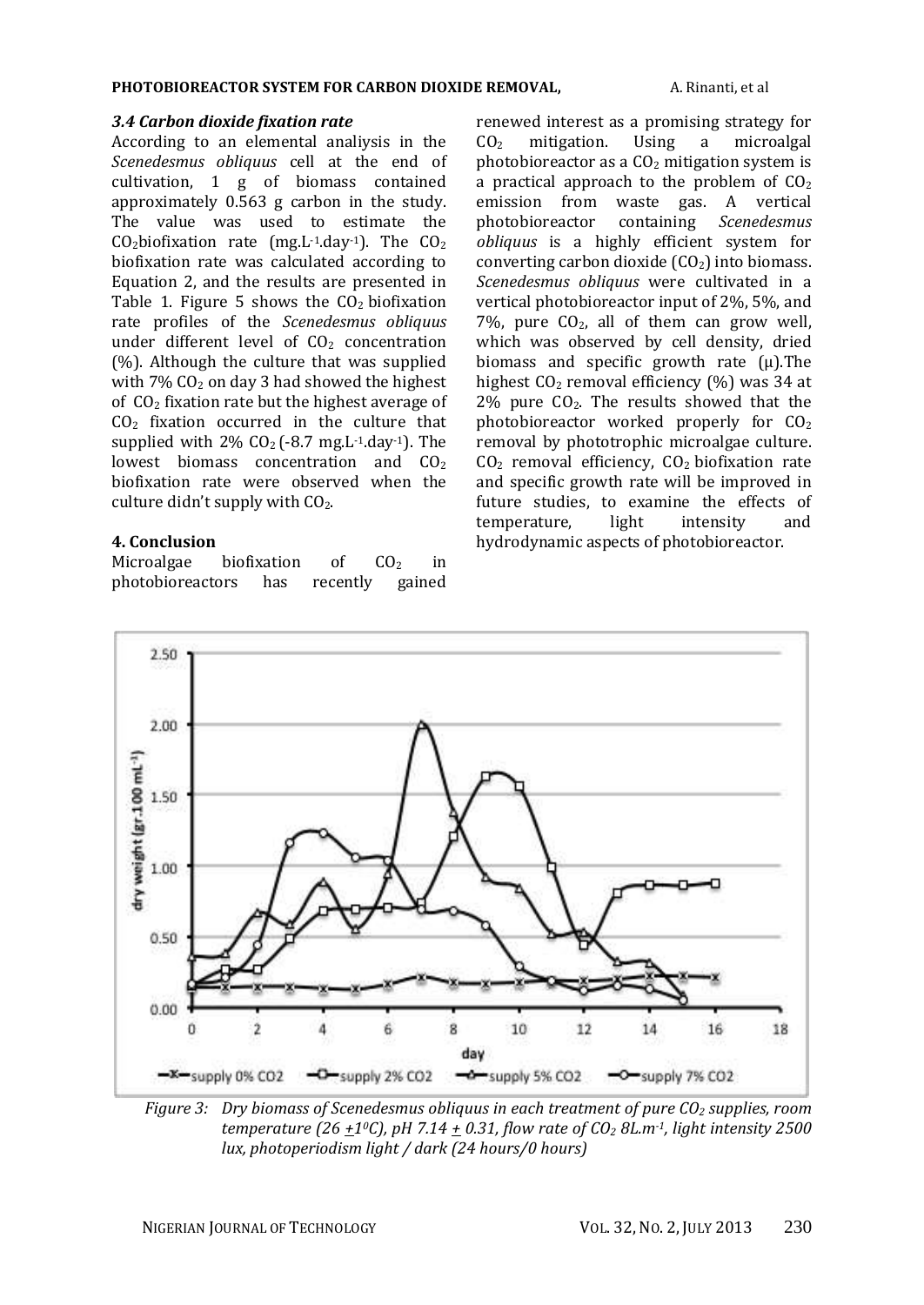

*Figure 4: CO<sup>2</sup> removal efficiency of Scenedesmus obliquus in each treatment of pure CO<sup>2</sup> supplies, room temperature (26*  $\pm$ *1<sup><i>o*</sup>C), pH 7.14  $\pm$  0.31, flow rate of CO<sub>2</sub> 8 L.m<sup>-1</sup>, light *intensity 2500 lux, photoperiodism light/dark (24 hours/0 hours)*



*Figure 5: CO2fixation rate of Scenedesmus obliquus in each treatment of pure CO<sup>2</sup> supplies, room temperature (26*  $\pm 1$ *<sup>o</sup>C), pH 7.14*  $\pm$  *0.31, flow rate of CO<sub>2</sub> 8 L.m<sup>-1</sup>, light intensity 2500 lux, photoperiodism light/dark (24 hours/0 hours)*

*Table 1. Average of CO<sup>2</sup> fixation rate (mg.L-1.d-1) of Scenedesmus obliquus in each treatment of pure CO<sup>2</sup> supplies*

| Pure $CO2$ supplies $(\%)$ | Maximum dry weight biomass $(g.100 \text{mL}^{-1})$ | Biofixation rate    |
|----------------------------|-----------------------------------------------------|---------------------|
|                            |                                                     | $(g.L^{-1}.d^{-1})$ |
| 0%                         | 0.22                                                | $-1.9$              |
| 2%                         | 1.69                                                | $-8.7$              |
| 5%                         | 1.23                                                | $-18.4$             |
| 7%                         | 0.82                                                | $-25.9$             |

#### **5. References**

[1] Benemann, J. R. "CO<sub>2</sub> Mitigation with Microalgae Systems", *Energy Conversion*  *and Management* , Vol.38 (Suppl),1997, pp.S475-S479.

[2] Pedroni, P., Davison, J., Beckert, H.,